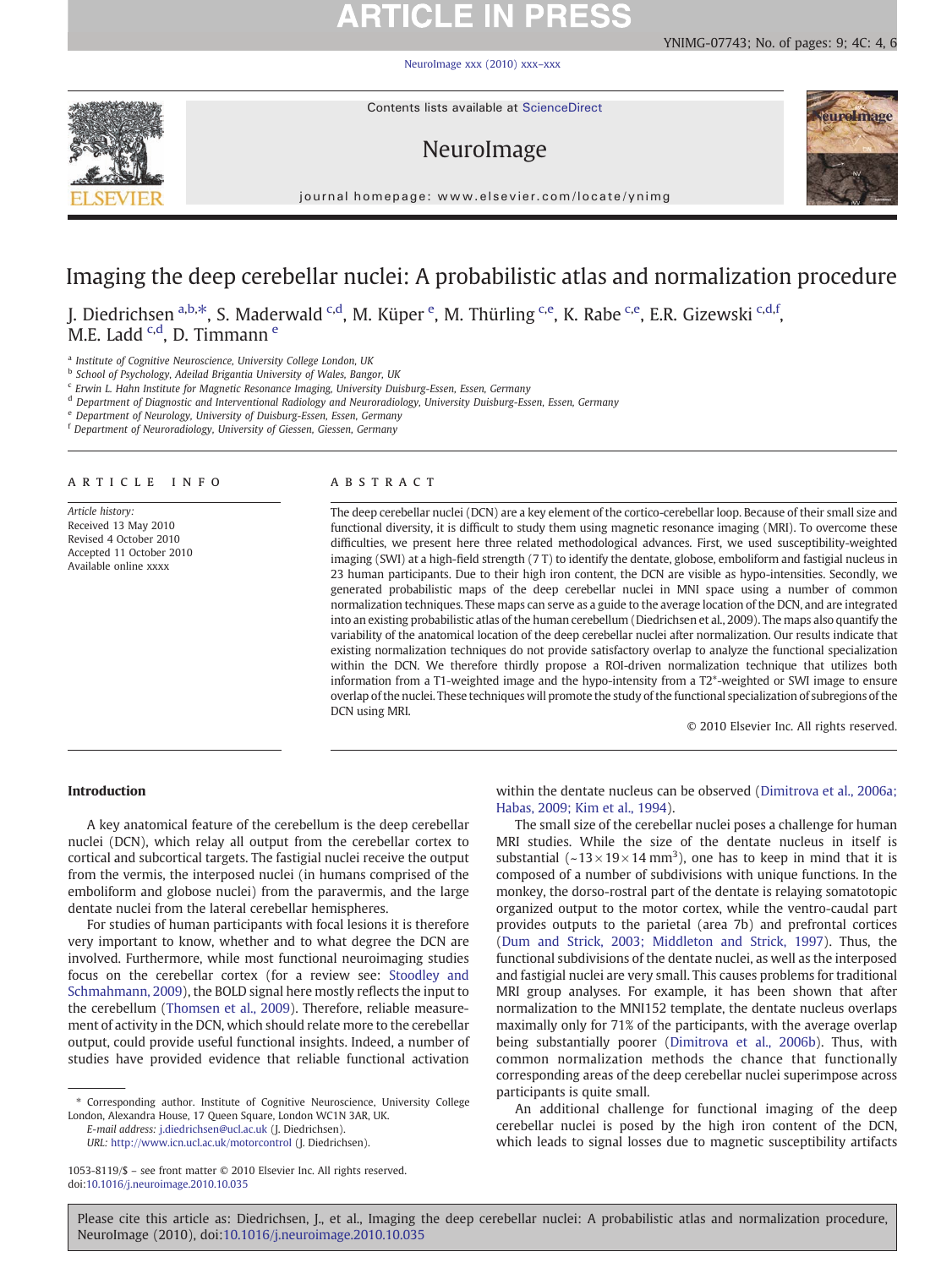<span id="page-1-0"></span>[\(Aoki et al., 1989; Gans, 1924; Maschke et al., 2004\)](#page-7-0). For T2\*-weighted EPI sequences, the mean signal of voxels in the deep cerebellar nuclei is typically only 2/3 of the surrounding white and 1/2 of the adjacent gray matter. This is problematic, as both functional activations and noise in fMRI data scale roughly proportional with the mean voxel signal [\(Diedrichsen and Shadmehr, 2005](#page-7-0)), meaning that the functional signal from the deep cerebellar nucleus is quite small compared to the surrounding noise signals. When one now applies a 6–10 mm smoothing kernel to account for poor overlap across participants, a small functional signal is averaged with much more variable signal from the surrounding tissue. This makes it likely that true activations of individual compartments of the DCN are missed (Type I error). Furthermore, there is a substantial danger that reported activations of the DCN may be due to activation from surrounding gray matter structures (Type II error).

To address these shortcomings we provide here three related improvements. First, we used ultrahigh (7 T) MRI to collect anatomical data of the cerebellar nuclei in the submillimeter range ([Gizewski](#page-7-0) [et al., 2007](#page-7-0)). We used a susceptibility-weighted imaging sequence [\(Haacke et al., 2009; Haacke et al., 2004](#page-7-0)), which is very sensitive to the high iron content of the DCN, allowing us to identify the dentate, interposed, and fastigial nucleus in most participants. This technique will be useful to determine the disruption of the DCN for individual patients with focal cerebellar lesions.

Secondly, we provide a probabilistic atlas of the location of the nuclei in a common atlas space. Because probabilistic maps are dependent on the normalization method that is used to bring individual brains into a common reference frame [\(Diedrichsen,](#page-7-0) [2006](#page-7-0)), we systematically compared a number of normalization techniques. Older, yet still commonly-used normalization techniques, are outperformed substantially by more modern techniques such as concurrent segmentation and normalization [\(Ashburner and Friston,](#page-7-0) [2005\)](#page-7-0) or cerebellar-only normalization (SUIT, [Diedrichsen, 2006](#page-7-0)). The resulting maps allow for the valid assignment of structural impairment and functional activations to specific cerebellar nuclei, and have been integrated into an existing probabilistic atlas of the human cerebellum [\(Diedrichsen et al., 2009\)](#page-7-0).

The evaluated anatomical normalization methods all rely on T1-weighted images, on which the deep cerebellar nuclei are not visible. Assuming that the surrounding structures are brought into perfect alignment through normalization, the variability of the nuclei after normalization therefore provides a quantitative measure of the anatomical variability of the location of the cerebellar nuclei in relationship to these surrounding structures. This remaining variability, however, poses a problem when trying to study the functional specialization of different compartments of the DCN.

We therefore thirdly propose a new technique for the group analysis of functional data from the deep cerebellar nuclei. This method incorporates the information from the hypo-intensity of the dentate nucleus, a piece of information that is readily available from a standard T2\*-weighted image (such as the mean EPI image), into the normalization process. This effectively ensures near perfect superposition of the dentate nuclei across different participants, thereby eliminating the remaining anatomical variability. The approach combines the high anatomical accuracy of ROI-based analyses with the ease and information richness of map-wise comparisons. The normalization routines are made freely available online as an addendum to the cerebellar normalization toolbox ([Diedrichsen,](#page-7-0) [2006\)](#page-7-0).

# Methods

## Subjects

MR images were collected in 28 healthy participants. Five subjects were excluded, because of movement artifacts ( $n=3$ ) or incidental finding of MRI abnormalities  $(n=2;$  cerebellar cavernoma, large subarachnoidal cyst in the posterior fossa). The final analysis included data from 23 subjects (9 males, 14 females; mean age 35.1, SD 13.1 years, 21–61 years). All subjects except three were right-handed: one subject was left-handed and two were ambidextrous based on the Edinburgh handedness inventory (Oldfi[eld, 1971](#page-8-0)). The study was approved by the local ethics committee. All subjects gave informed written and oral consent.

### MRI scanning

Susceptibility-weighted imaging (SWI) was performed with a whole-body 7T MR scanner (Magnetom 7T, Siemens Healthcare, Erlangen, Germany), and an eight-channel transmit/receive head coil (Rapid Biomed, Würzburg, Germany). Isotropic voxel size of the T2\* weighted SWI was  $0.5 \times 0.5 \times 0.5$  mm<sup>3</sup> (TR/TE = 35/16.9 ms, FOV  $224 \times 182$  mm<sup>2</sup>, flip 19°, BW 160 Hz/pixel, 144 slices, matrix  $448 \times 364$ , slice thickness 0.5 mm, Grappa R = 2 and TA 16:14 min). In SWI, magnetic susceptibility caused by high iron content is visible both in the raw magnitude and phase images. To remove slowvarying phase changes caused by the global geometry of the distortion of the main field, the phase images were high-pass filtered. A phase mask is then multiplied with the magnitude images to create SWI images [\(Haacke et al., 2009; Haacke et al., 2004\)](#page-7-0).

In addition, we acquired 3D T1-weighted image, using a magnetization prepared rapid acquisition gradient echo (MPRAGE) sequence,  $TR/TE = 2700/3.71$  ms,  $FOV = 256 \times 256$  mm<sup>2</sup>, flip 7°, BW 200 Hz/pixel; 224 slices; matrix 256  $\times$  256, slice thickness 1 mm, voxel size =  $1 \times 1 \times 1$  mm<sup>3</sup>, Grappa R = 2 and TA = 6:49 min.

### Identification of cerebellar nuclei

Directions in space were labeled according to [Dum and Strick](#page-7-0) [\(2003\).](#page-7-0) The horizontal plane was defined approximately according to the AC–PC line. In the horizontal plane, the anterior direction is labeled rostral and the posterior direction caudal. In the coronal plane, the superior direction is referred to as dorsal and the inferior direction as ventral.

Cerebellar nuclei were visually identified on the high-pass filtered phase images. Due to the phase-shift caused by the magnetic susceptibility of the tissue, boundaries between areas of relatively low and high iron content appeared as a bright signal in these images. The cerebellar nuclei were then marked manually as regions of interest (ROIs) using MRICro software [\(Rorden, 2007](#page-8-0)) on the phase images: we started in the horizontal plane, and subsequently refined the ROI drawing using the coronal and parasagittal sections. Drawing was performed by a trained lab technician under close supervision of one of the senior authors (DT). Finally, the ROIs were examined and refined on the SWI images, which showed the DCN as hypo-intensities [\(Fig. 1\)](#page-2-0).

For cross-validation, a second rater (KR) repeated the drawing of the ROIs on 9 of the individual brains. The correspondence scores (analogous to a correlation) were calculated for each ROI as follows: we divided the number of voxels marked by both raters, by the square-root of the number of voxels marked by rater 1 times the number of voxels marked by rater 2.

Nuclei were identified based on their known localization in the anatomical literature [\(Jakob, 1928; Voogd, 2004](#page-7-0)) and by comparison with available 3D histological atlases of the cerebellum ([Angevine](#page-7-0) [et al., 1961; Duvernoy, 1995; Schmahmann et al., 2000](#page-7-0)). The large dentate nucleus is easily identified based on its characteristic shape: it is shaped like a sac with corrugated thin walls, which has been compared with a "dry (cavernous) plum" [\(Jakob, 1928](#page-7-0)) and a "crumpled purse" ([Chan-Palay, 1977](#page-7-0)). The opening of the dentate nucleus is called the hilus and is directed rostrally and ventromedially.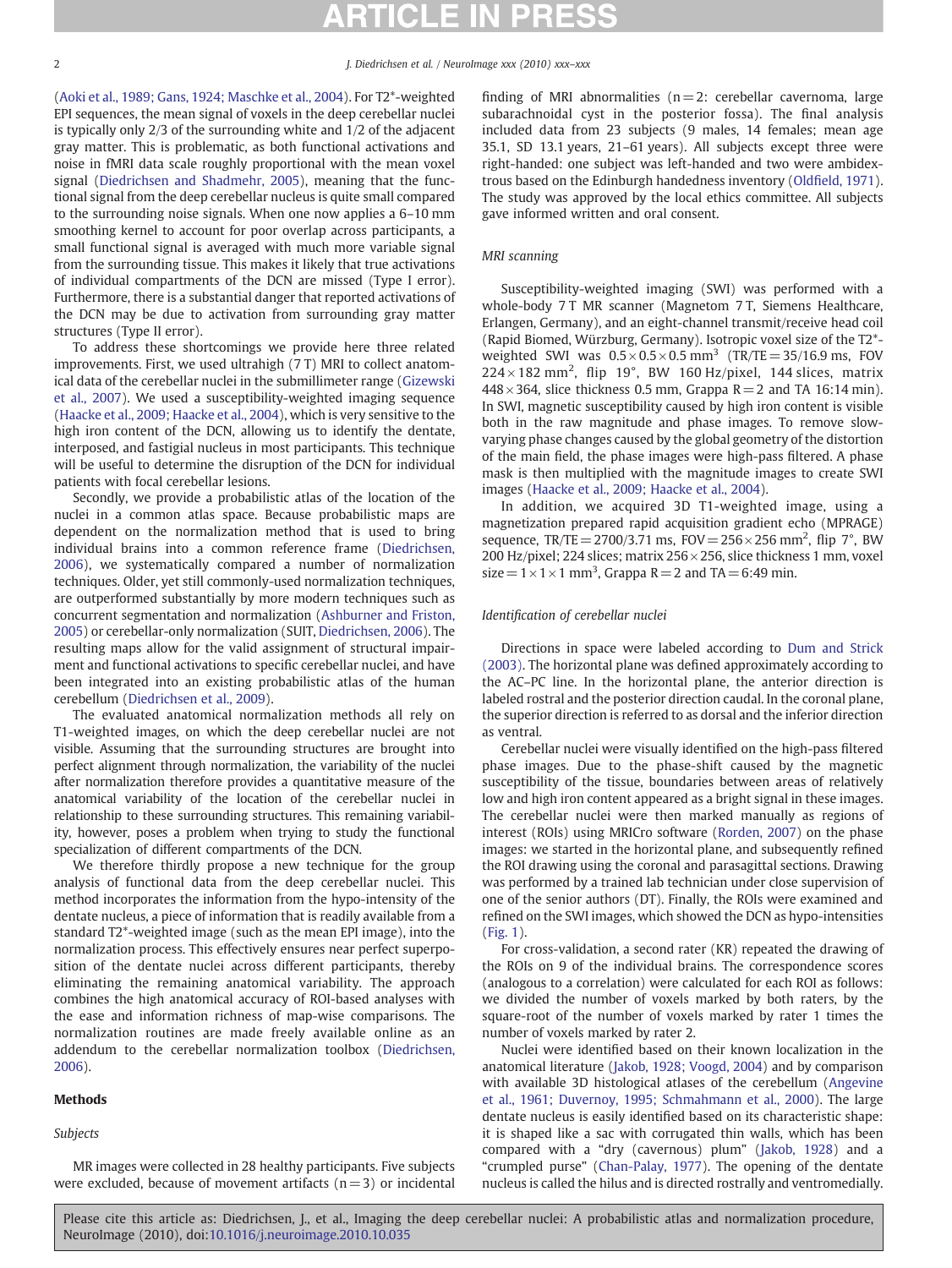<span id="page-2-0"></span>

Fig. 1. Identification of cerebellar nuclei on susceptibility-weighted images. The DCN are visible as hypo-intensities in the magnitude image, but are more clearly outlined in the highpass filtered phase image. These images also show the folding of the dentate nucleus. In the SWI images, these two pieces of information are combined. In comparison, no information about the location of the nuclei is apparent in a T1-weighted MPRAGE scan. The arrow denotes the border of the fourth ventricle.

The ROI drawing followed the corrugated wall of the dentate nucleus as good as possible.

The interposed nuclei, which consist of the emboliform and globose nuclei in humans, are slightly harder to identify. The emboliform nucleus resides next to the neck of the dorsal hilus of the dentate nucleus [\(Larsell and Jansen, 1972\)](#page-7-0), and is bordered medially by the globose nucleus. The main body of the emboliform nucleus is located more dorso-rostrally than the main part of the globose nucleus [\(Jansen and Brodal, 1958; Larsell and Jansen, 1972;](#page-7-0) [Voogd, 2004\)](#page-7-0). The emboliform nucleus tapers more caudally, where it becomes difficult to differentiate from the major bulk of the globose nucleus. The globose nucleus, on the other hand, has a rostral stalklike extension consisting of numerous smaller cell groups. While the main parts of the emboliform and globose nuclei were always clearly separated, it was not always possible to clearly identify the smaller, fractionated parts. For further analysis we therefore combined the data from both nuclei into a common ROI, labeled interposed nucleus in accordance with the animal literature.

The most medial of the deep cerebellar nuclei, the fastigial nucleus, could again be reliably identified in most participants. This nucleus is located next to the midline bordering the roof of the fourth ventricle.

The volumes and the maximal extensions in the three planes and volume of each nucleus were calculated and compared to data based on histological findings [\(Blinkov and Glezer, 1968; Kozlova, 1984\)](#page-7-0).

### Generation of probabilistic atlas

The ROIs were drawn to capture the individual folding patterns of the DCN. For the probabilistic atlas we were interested in how well the location of the nuclei, rather than single folds, superimposed across individuals. Therefore we slightly smoothed (1.5 mm FWHM) the ROI images and then binarized them to 0/1. The threshold was picked such that the extent of the ROI in x, y and z directions did not change through the smoothing and thresholding operations. Thus, the resulting images contained the outline of the deep cerebellar nuclei independent of their exact folding structure.

These ROIs were then normalized using 4 different procedures. (1) Nonlinear normalization to the MNI152 template, as implemented in SPM2/SPM5/SPM8 [\(Friston et al., 1999\)](#page-7-0), using default parameters. (2) Nonlinear MNI normalization with concurrent segmentation as implemented in SPM5/8 [\(Ashburner and Friston, 2005\)](#page-7-0). (3) SUIT normalization based on the T1-weighted images only [\(Diedrichsen,](#page-7-0) [2006\)](#page-7-0). (4) SUIT normalization based on the T1-weighted image and the ROI obtained from a T2\*-weighted image (see next section).

We used three measures to compare the quality of overlap of the normalized dentate, interposed and fastigial ROIs in the different atlas spaces. First, we determined the voxel with the maximal overlap and took the percentage of participants for which this voxel was within the nucleus' ROI as the measure of best overlap. We also calculated the mean overlap averaged over all voxels in the atlas space that fell within the ROI from at least one participant. Finally, as a quantitative measure of spatial spread of the normalized nuclei, we determined the center of gravity for each individual ROI in atlas space. We then computed the volume of the ellipsoid that contained 95% of these centers by calculating the 3 principal axes of the cloud formed by these points. The volume of the confidence ellipsoid was then calculated from the eigenvalues corresponding to these axes.

### ROI-based SUIT normalization

To improve the overlap of the deep cerebellar nuclei for group analysis of functional data, we developed a new normalization technique. The algorithm is based on the previous SUIT normalization algorithm [\(Diedrichsen, 2006](#page-7-0)), but also utilizes the bean-shaped hypo-intensity visible on T2\*-weighted scans, which indicates the location of the dentate (and possibly part of the interposed) nuclei. We outlined this hypo-intensity on the magnitude image of the SWI scan as a rough "Hull" ROI. In contrast to the dentate ROI that was used for the generation of the atlas, this ROI did not try to follow the wall of the dentate, but simply marked the main body of the dentate nucleus. This rough Hull ROI can also readily be obtained from T2- or T2\* weighted scans with standard resolution and field strength. In other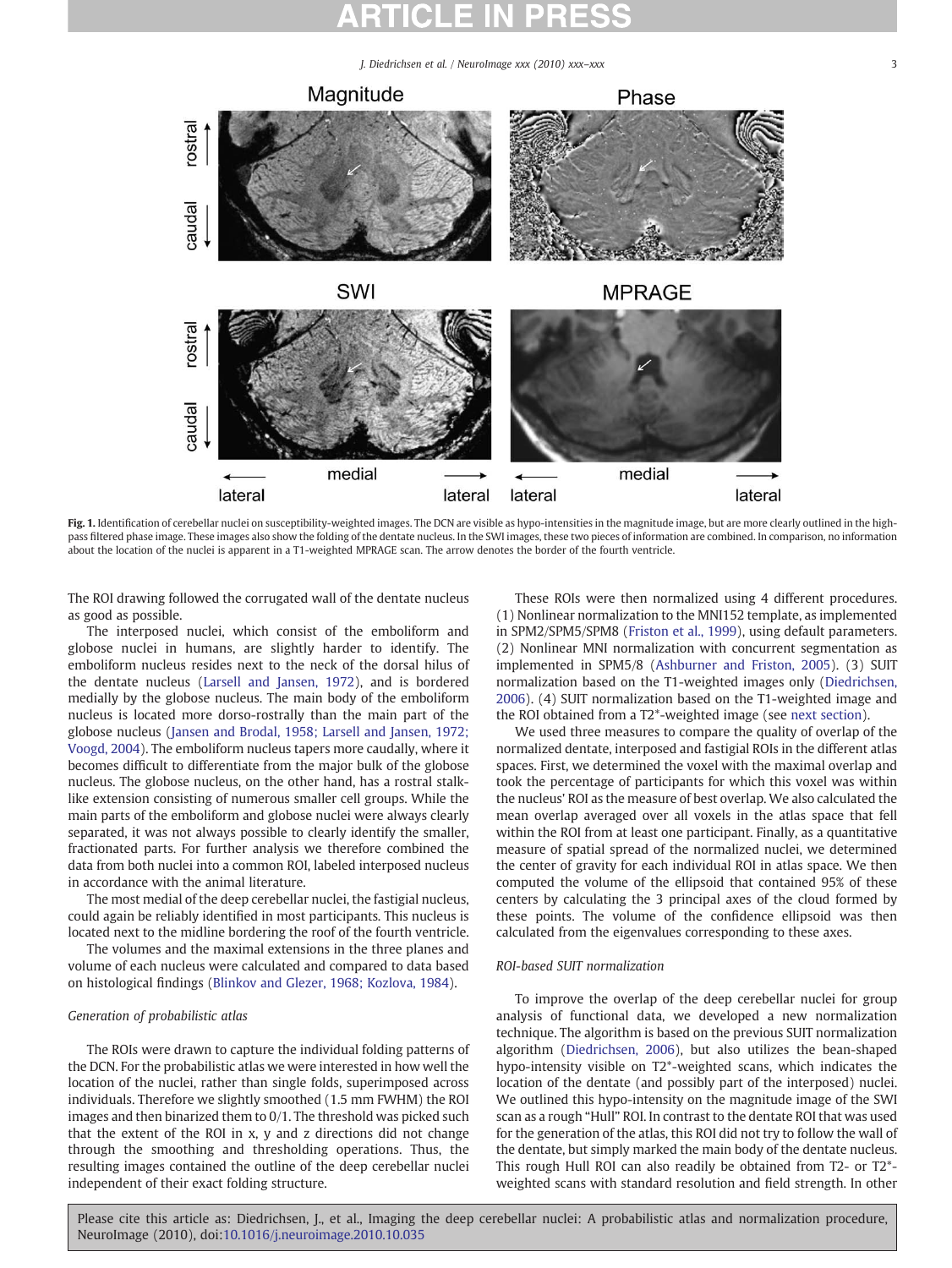<span id="page-3-0"></span>work [\(Küper et al., submitted for publication\)](#page-7-0) we have used a ROI drawn on the mean EPI image acquired at 1.5 T with good success.

To generate a spatially representative atlas template in SUIT space, we first transferred all individual Hull ROIs into the atlas space, using the deformation calculated based in the standard SUIT normalization (T1-weighted scan only). We then averaged the ROI images in the atlas space and applied a threshold such that the volume of the resulting area matched the average volume of individual Hull ROIs in atlas space. The result is a representative template of the position and extent of the bean-shaped hypo-intensity in atlas space. Note that this template image is separate from the probabilistic atlas and is only used for the spatial normalization.

The normalization procedure then attempts to match simultaneously the T1-weighted image of the individual to the highresolution SUIT template and the individual Hull ROI to the template Hull ROI. While it would be theoretically possible to only use the ROI information, such normalization is not satisfactory. For example, for rotation around the x-axis, the shape of the dentate does not provide enough information to lead to a well-defined solution. Information about the surrounding tissue needs to be used as additional constraint. Furthermore, the integration has the advantage that the same normalization then can be used for both dentate and cerebellar cortical activity.

In the current version of the software, this multimodal normalization is achieved by creating a weighted image that sets the brightness of the Hull ROI 4 times higher than the 90th percentile of the brightness of the T1 scan. This combination is performed both on the original image and the template. The combined image is then normalized to the combined template by nonlinear image matching. In our experiences the weight of the ROI relative to the anatomical image does not influence the normalization much, the current value was chosen as it ensured good overlap of the dentate nucleus.

# Results

# Individual anatomy

The dentate nuclei could be identified in all of the 23 subjects. The interposed nucleus was identified in 21 subjects, and fastigial nuclei in 17 subjects. Fig. 2 shows three horizontal slices of an individual SWI image, on which the nuclei are visible as hypo-intensities. For direct comparison we superimposed the ROI drawings for the individual nuclei on the same slices in a second row. In the most ventral slice (a) the dentate nucleus (D; indicated in red) with its corrugated thin walls and the medial hilus is clearly visible. In the second slice (b), the

ventral parts of the interposed nucleus come into the field of view, which most likely represent predominantly the globose nucleus (G; green). In the last slice (c) the more dorsal parts of the interposed nuclei are seen, consisting mainly of the emboliform nucleus (E; yellow). In the roof of the 4th ventricle, two small hypo-intensities indicate the location of the fastigial nuclei (F; blue).

To establish inter-rater reliability in the identification of the nuclei, a second rater marked the four ROIs again on 9 of the 23 individual brains. The gross overlap was very good: the difference in mean location of the ROIs between raters was  $0.66$  mm (std =  $0.43$  mm). Even on a voxel-by-voxel level the agreement was satisfactory, with correspondence scores (see [Methods](#page-1-0)) ranging between 0.4 and 0.73  $(mean = 0.59, SD = 0.092).$ 

The general pattern of localization of the deep cerebellar nuclei was consistent across subjects. In most cases it was possible to identify the main body of the emboliform nucleus lying more dorsal and rostral and the main cluster of the globose nucleus more caudal. However, it was most often not possible to separate the nuclei with certainty. In particular, it was difficult to separate the ventro-caudal extent of the emboliform nucleus from the bulk of the globose nucleus. Furthermore, because the emboliform nucleus is known to be continuous with the dorsomedial parts of the dentate nucleus in places ([Larsell and Jansen, 1972](#page-7-0)) separation of dentate and emboliform nucleus was not always possible with certainty. Finally, because of its fractionated nature, more dorsal parts of the globose nucleus were likely missed in some cases. Differences in local iron distribution may have contributed. The iron staining of the fastigial, globose and emboliform nucleus has been described to be the same as for the dorsomedial parts of the dentate nucleus ([Jakob, 1928\)](#page-7-0), which is not as strong as for the ventrolateral parts of the dentate. Because of this relatively high uncertainty, we decided to combine the globose and emboliform nucleus into a common ROI for the generation of the probabilistic atlas.

### Average volumes and extent

The average volume and the average extent in the medial–lateral (x, width), posterior–anterior (y, length) and inferior–superior (z, height) dimensions as measured in the individual anatomical scans can be seen in [Table 1](#page-4-0). To validate our results, we compared these measurements for all deep cerebellar nuclei with histological data from human post-mortem studies. The largest anatomical series to date ([Kozlova, 1984\)](#page-7-0) is based on 100 cerebellar preparations (age range 22–72 years). The histological sections had a thickness of 0.5 mm, the same as the spatial resolution in the present study.



Fig. 2. ROI drawing of the deep cerebellar nuclei in an individual on the susceptibility-weighted image (7T, 0.5 mm isotropic resolution). Three horizontal slices are shown without (upper row) and with (lower row) ROIs displayed.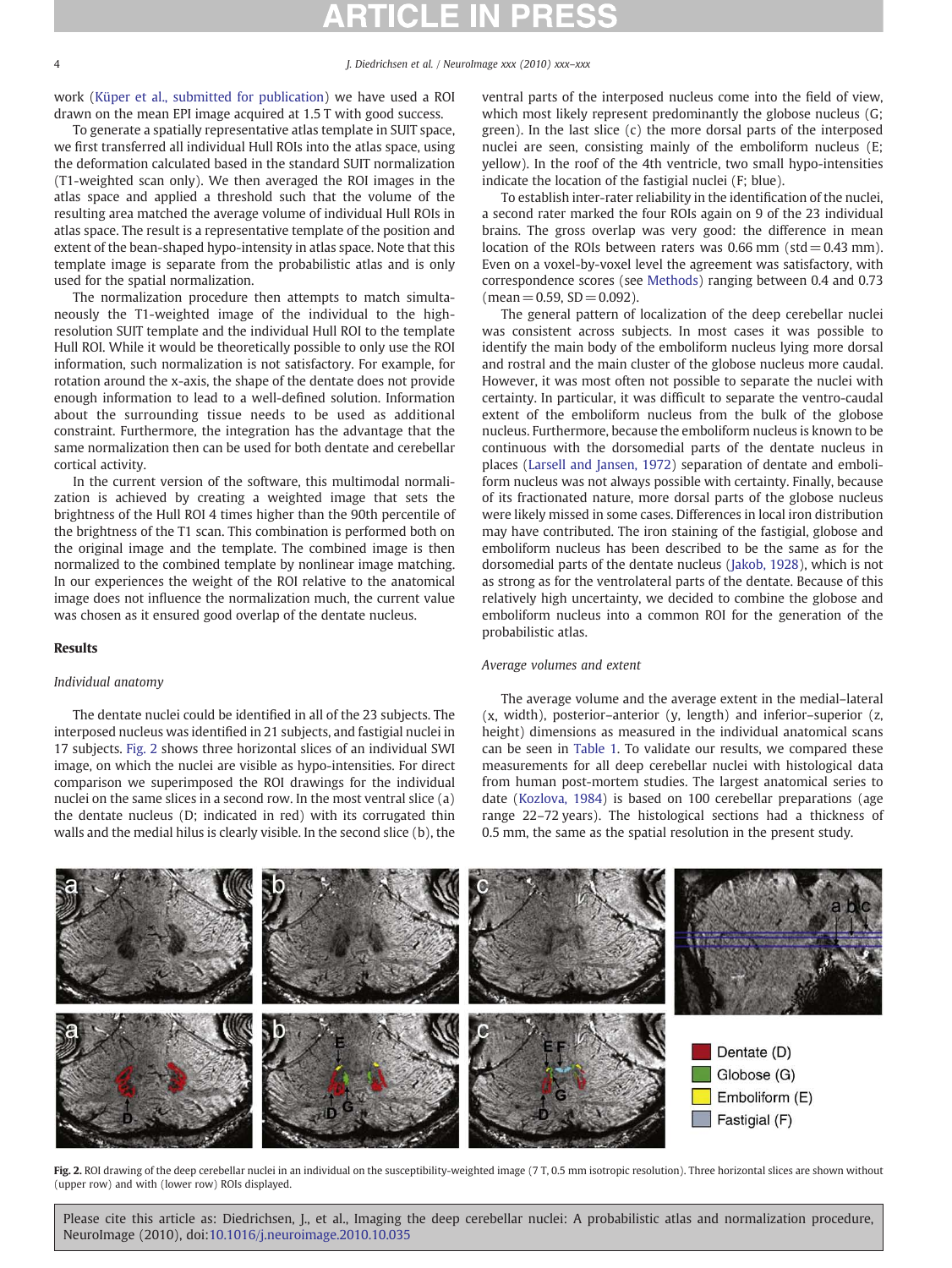### <span id="page-4-0"></span>Table 1

Volumes and extent (between-person SD) of the deep cerebellar nuclei. The data of our MRI study are compared with histological findings based on 100 preparations ([Kozlova,](#page-7-0) [1984](#page-7-0)).

|                           | Present data |        |       |        | Kozlova, 1984      |             |
|---------------------------|--------------|--------|-------|--------|--------------------|-------------|
|                           | Left         |        | Right |        |                    |             |
| Dentate                   |              |        |       |        | Dentate            |             |
| Volume (mm <sup>3</sup> ) | 362.8        | (89.2) | 366.1 | (85.2) | n.a.               | n.a.        |
| x-extent (mm)             | 13.0         | (1.1)  | 13.0  | (1.2)  | 13.80              | (2.01)      |
| y-extent (mm)             | 19.4         | (1.3)  | 19.2  | (1.2)  | 18.21              | (2.30)      |
| z-extent (mm)             | 14.2         | (1.6)  | 14.4  | (1.3)  | 13.90              | (2.01)      |
|                           |              |        |       |        |                    |             |
| Interposed                |              |        |       |        | Emboliform/globose |             |
| Volume $\text{mm}^3$ )    | 35.9         | (14.2) | 36.1  | (11.4) | n.a.               | n.a.        |
| x-extent (mm)             | 4.6          | (1.3)  | 4.6   | (1.2)  | 4.75/1.63          | (0.87/0.73) |
| y-extent (mm)             | 8.9          | (1.3)  | 9.3   | (1.6)  | 7.75/3.29          | (1.64/1.04) |
| z-extent (mm)             | 7.7          | (1.2)  | 8.0   | (1.2)  | 3.58/2.65          | (1.11/0.86) |
|                           |              |        |       |        |                    |             |
| Fastigii                  |              |        |       |        | Fastigii           |             |
| Volume $(mm^3)$           | 9.2          | (5.9)  | 8.2   | (5.2)  | n.a.               | n.a.        |
| x-extent (mm)             | 3.0          | (0.8)  | 2.7   | (0.6)  | 4.37               | (0.52)      |
| y-extent (mm)             | 2.9          | (0.9)  | 2.6   | (0.8)  | 4.88               | (0.82)      |
| z-extent (mm)             | 2.3          | (1.0)  | 2.4   | (1.0)  | 2.60               | (0.84)      |

For the dentate nucleus, the authors report an average extent of  $13.8 \times 13.9 \times 18.2$  mm, which lies within the confidence bounds of the values found in our MRI study. This suggests that labeling through SWI scans outlines the dentate nucleus without any major losses. In terms of the volume, our measures for the dentate nucleus of 366 mm<sup>3</sup> are much smaller than for previous MRI studies (900 mm<sup>3</sup> in [Deoni and Catani, 2007](#page-7-0); 840 mm<sup>3</sup> in [Dimitrova et al., 2002](#page-7-0)), but still nearly twice the size compared to histological estimates  $(155 \text{ mm}^3 \text{ in}$ [Höpker, 1951\)](#page-7-0). These differences are likely caused by partial volume effects (see [Discussion\)](#page-5-0).

The width (x) of the combined interposed nuclei is determined dorsally mostly by the width of the emboliform nucleus, and ventrally mostly by the width of the globose nucleus. Therefore, the width of the interposed nucleus should roughly match the width of the wider nucleus. This was also the case: Kozlova gives a width of 4.75 mm for the emboliform nucleus, which matches the width of the interposed ROI in our study. Likewise, the size of the interposed nucleus in the rostro-caudal (y) direction was smaller than the sum of the histological values for the emboliform and globose nucleus. Only in the dorso-ventral (z) direction, was the extent of our combined interposed ROI slightly larger than the sum of the nuclei in the histological study.

For the fastigial nucleus we found an average extent of 2.8 (width) $\times$ 2.7 (length) $\times$ 2.3 (height)mm. The z-extent matches the average height reported in the study by [Kozlova \(1984\),](#page-7-0) but the mean x- and y-extent were smaller than the histological estimates. Other anatomical studies also report the size of the fastigial nucleus to be approximately 4–6 mm in width, 3–10 mm in length, and 2–5 mm in height [\(Dejerine, 1901; Heimburger and Whitlock, 1965; Jakob, 1928;](#page-7-0) [Jansen and Brodal, 1958\)](#page-7-0). Thus, it is possible that the MRI images did not allow for the identification of the whole fastigial nucleus, but that we underestimated especially the medial–lateral extent of the nucleus.

Paired t-tests were used to compare the extent and the volume for the right and left cerebellar nuclei. In contrast to a previous study [\(Deoni and Catani, 2007](#page-7-0)), no left–right asymmetry in the volume of the dentate nucleus was found,  $t(22)=-0.608$ ,  $p= 0.549$ . Also, the x-, y- and z-extent were not significantly different between the left and right sides (all  $p$  values  $> 0.336$ ). Likewise, comparing volumes and extent of the interposed and fastigial nuclei showed no significant right–left difference (all  $p$  values $>0.23$ ).

Finally, there was no significant correlation between age and volumes of the dentate (spearman rank correlation,  $r=-0.359$ ,  $p = .093$ ) or the fastigial nucleus ( $r = 0.146$ ,  $p = .562$ ). Only for the interposed nucleus, the correlation between age and volume reached significance ( $r = -0.516$ ,  $p = 0.017$ ).

# Overlap of nuclei

The spatial spread of the deep cerebellar nuclei across different individuals after normalization is caused by two factors. First, there is anatomical variability of the position, orientation and size of the nuclei in relationship to the surrounding cerebellar landmarks. Secondly, depending on the normalization method used, the surrounding landmarks may not have been brought into full registration.

Consistent with previous reports ([Dimitrova et al., 2006b\)](#page-7-0) we found very poor overlap of the dentate nuclei when using standard wholebrain MNI normalization. The maximal overlap was 77% and the mean overlap only 23% (Table 2, [Fig. 3\)](#page-5-0). To determine the spread of the nuclei, we calculated the center of mass for individual nuclei in the atlas space and determined the ellipsoid that contained 95% of these nuclei (see [Methods\)](#page-1-0). In case of the standard SPM normalization, these confidence bounds contained a substantial volume (Table 2), with the highest variability in the z-direction  $(SD=4.6 \text{ mm})$  and lower variability in the  $y - (SD = 2.8$  mm) and x-directions  $(SD = 2.1)$ .

The maximal overlap of the dentate nuclei increased to 93% when using the segmentation (SPM5) algorithm and to 94% when using the SUIT normalization, and the mean overlap increased to 32% and 33%, respectively. Concomitantly, the spatial spread of the nuclei was reduced by nearly a factor of 10 (Table 2, [Fig. 3](#page-5-0)). The two normalization methods differed little form each other.

Both methods rely on T1-weighted images and therefore have only information about the surrounding anatomical landmarks, but not about the DCN. We have previously shown that SUIT normalization leads to a 75% overlap of individual gray matter lobule, compared to 67% for the segmentation algorithm ([Diedrichsen et al., 2009](#page-7-0)). This improvement did not lead to a better alignment for the nuclei. Thus, it is likely that the surrounding structures are superimposed nearly as well as possible and that the residual spatial spread of the nuclei is mainly caused by true anatomical variability of how the dentate nucleus is situated in relationship to these landmarks visible on a T1 scan. We can therefore assume that a spatial standard deviation of 1.3–1.5 mm of each of the spatial direction is a fairly good estimate of the true anatomical variability of the location of the dentate nucleus in respect to the surrounding structures. Very similar measures are obtained for the variability of the interposed and fastigial nuclei.

### Table 2

Overlap and variability of the deep cerebellar nuclei under different normalization algorithms. The maximal overlap denotes the best overlap of participants. Mean overlap is the average number of overlapping participants for all voxels that contained the ROI of one participant or more. The volume of spatial spread denotes the volume of the ellipsoid that holds ~95% of the center of masses of individual nuclei.

|                                                    | Dentate | Interposed | Fastigial |  |  |  |  |
|----------------------------------------------------|---------|------------|-----------|--|--|--|--|
| Maximal overlap (%)                                |         |            |           |  |  |  |  |
| SPM normalization                                  | 77.0    | 55.6       | 24.8      |  |  |  |  |
| SPM segmentation                                   | 93.3    | 73.4       | 24.8      |  |  |  |  |
| <b>SUIT</b>                                        | 94.0    | 79.0       | 29.7      |  |  |  |  |
| $SUIT + ROI$                                       | 100.0   | 92.7       | 48.1      |  |  |  |  |
| Mean overlap $(\%)$                                |         |            |           |  |  |  |  |
| SPM normalization                                  | 23.4    | 14.6       | 8.7       |  |  |  |  |
| SPM segmentation                                   | 32.8    | 20.8       | 10.4      |  |  |  |  |
| <b>SUIT</b>                                        | 33.7    | 21.7       | 11.6      |  |  |  |  |
| $SUIT + ROI$                                       | 47.5    | 25.0       | 15.5      |  |  |  |  |
| Volume of spatial spread of COM (mm <sup>3</sup> ) |         |            |           |  |  |  |  |
| SPM normalization                                  | 635.5   | 415.3      | 152.4     |  |  |  |  |
| SPM segmentation                                   | 62.8    | 50.9       | 44.4      |  |  |  |  |
| <b>SUIT</b>                                        | 73.1    | 58.8       | 35.9      |  |  |  |  |
| $SUIT + ROI$                                       | 3.2     | 23.1       | 18.9      |  |  |  |  |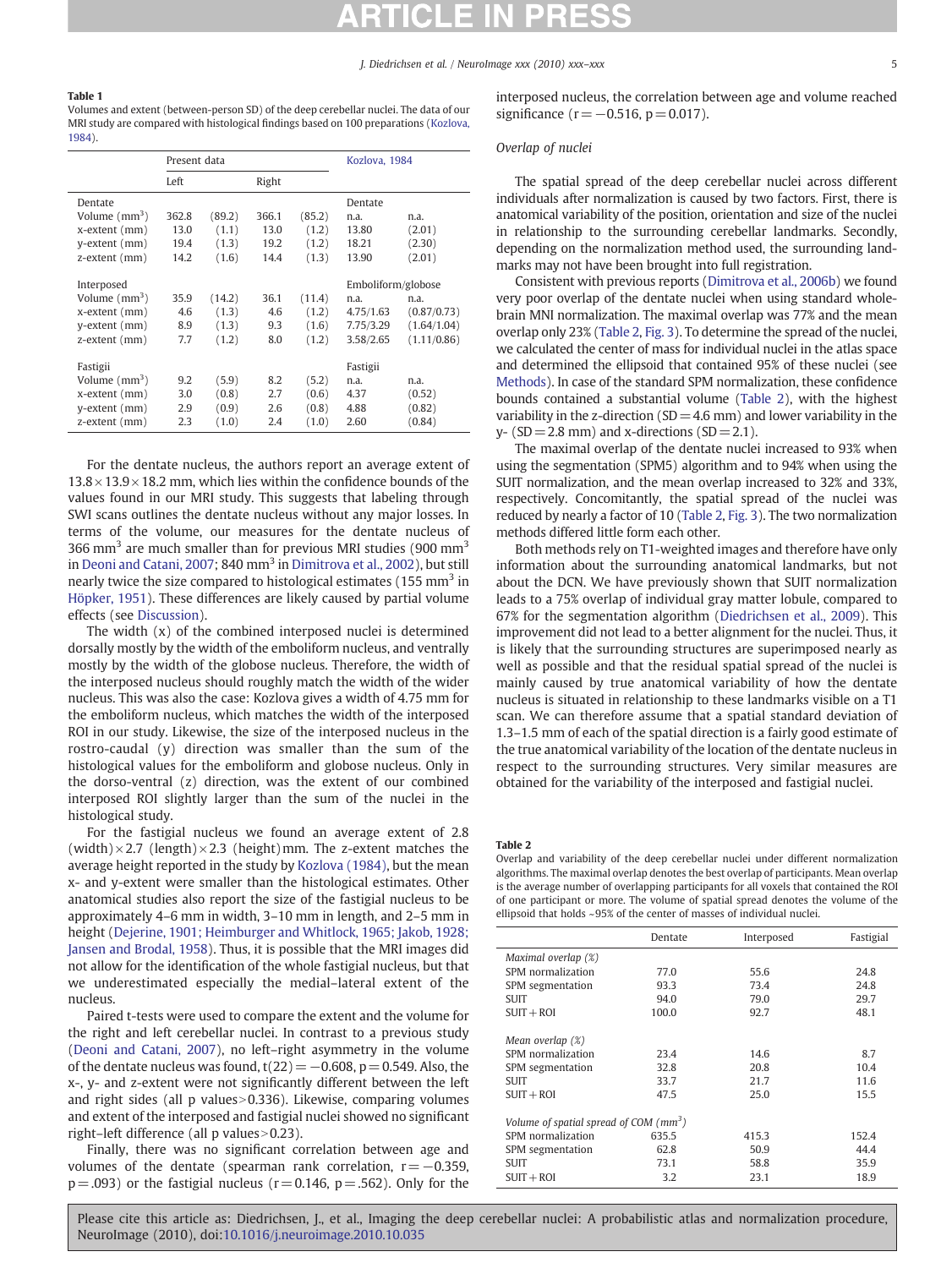<span id="page-5-0"></span>

Fig. 3. Overlap of the dentate nucleus using different normalization methods. The outlines of the dentate nucleus from 23 participants inMNI space are shown. Standard SPM normalization to the MNI 152 template (left) resulted in the poorest overlap. Segmentation + normalization, as well as SUIT normalization (middle) led to substantial improvements. Near perfect overlap of the nuclear structures can be achieved by incorporating the hypo-density information from a standard T2\* image into the normalization process (SUIT + ROI, right). Horizontal sections at  $z=-37$  ( $z=-43$  for SPM normalization to account for the spatial bias) are shown, and all spatial scale are given MNI coordinates (mm).

### Probabilistic atlas and summary map

From the overlap maps after SUIT normalization, SPM normalization, and SPM segmentation we generated the probabilistic maps. These maps provide a probability measure for every voxel of how likely that voxel belonged to each of the specific ROIs across individuals.

We also generated a summary map that shows for every voxel the most likely nucleus it belonged to. We thresholded each probability map, such that the extent in the x-, y-, and z-direction (averaged) matched the average extent found in individual subjects. For this calculation we took into account that the MNI152 template is slightly larger than the average brain (in our sample 8% in x-, and 17% in z-direction, amounting to a volume increase of 27%). After accounting for these enlargements, the summary map (Fig. 4) represents validly the average position, arrangement, and extent of the DCN in individual anatomies ([Fig. 2](#page-3-0)).

It should be noted, however, that the summary map does not necessarily preserve the average volume and shape. The average volumes of individual ROIs after normalization into atlas space were 1380 mm<sup>3</sup> for the dentate, 160 mm<sup>3</sup> for the interposed and 13 mm<sup>3</sup>



Fig. 4. 3D-reconstruction of the probabilistic atlas of the deep cerebellar nuclei in SUIT space. The probability density of the dentate nucleus (red), the interposed nucleus (green) and the fastigial nucleus (blue) are shown. The threshold (dentate: 0.28, interposed: 0.29, and fastigial: 0.20) is set such that the extent of the resulting surfaces matched the average extent of the nuclei in individual subjects.

for the fastigial nucleus. The increase in volume compared to the ROIs in individual space is caused by the smoothing and thresholding operations, which lead small gaps to be filled in. In contrast, the summary map volumes were 1944 mm<sup>3</sup> for the dentate, 184 mm<sup>3</sup> for the interposed and 12  $mm<sup>3</sup>$  for the fastigial nuclei. This enlargement is caused by further filling-in through averaging and thresholding. Only for the more spherically shaped fastigial nucleus, the volume was roughly preserved.

# ROI-driven normalization

The probabilistic maps provide a valuable guide to the average location of the nuclei in atlas space. However, they also allow us to assess the remaining anatomical variability of the nuclei, which, given the small size of the functional subregions of the dentate nucleus or the medial nuclei, would severely reduce the power of fMRI group analyses. To achieve a better overlap, multimodal information needs to be utilized for normalization. For the SUIT +ROI normalization method, we used a rough bean-shaped ROI drawing from the SWI-weighted scans to enforce the accurate overlap of all individual dentate nuclei. This was clearly successful in our sample (Fig. 3, right); the mean overlap for the dentate nucleus increased to 47.5%, and the spread volume reduced dramatically (see [Table 2\)](#page-4-0). Thus, our method can ensure that equivalent parts of the dentate nucleus overlap for group analyses of functional data. The overlap of the dentate nucleus indirectly also improved the overlap of the neighboring interposed and fastigial nuclei, which were not explicitly used in the normalization algorithm. The spatial spread for these nuclei decreased by a factor of 1.9 and 2.5 respectively (see [Table 2](#page-4-0)). Thus, the relative spatial arrangement of the nuclei appears to be stable across participants, and information of the localization of the dentate nucleus can improve the overlap of neighboring nuclei.

## **Discussion**

In sum, the paper provides a number of innovations that will be useful for the study of the deep cerebellar nuclei in humans. First, we showed the feasibility of depicting the deep cerebellar nuclei using susceptibility-weighted imaging in high-field MRI (7 T). This technique is useful for detecting the deep cerebellar nuclei in single participants for detailed patient and functional imaging studies. Secondly, we provide a probabilistic atlas for the nuclei in the standard atlas space of the MNI template for different normalization methods. This atlas, which is integrated in an already existing atlas of the lobular anatomy ([Diedrichsen et al., 2009\)](#page-7-0), provides a guide to interpret functional data of groups of individuals. Finally, we propose a new normalization method that further improves the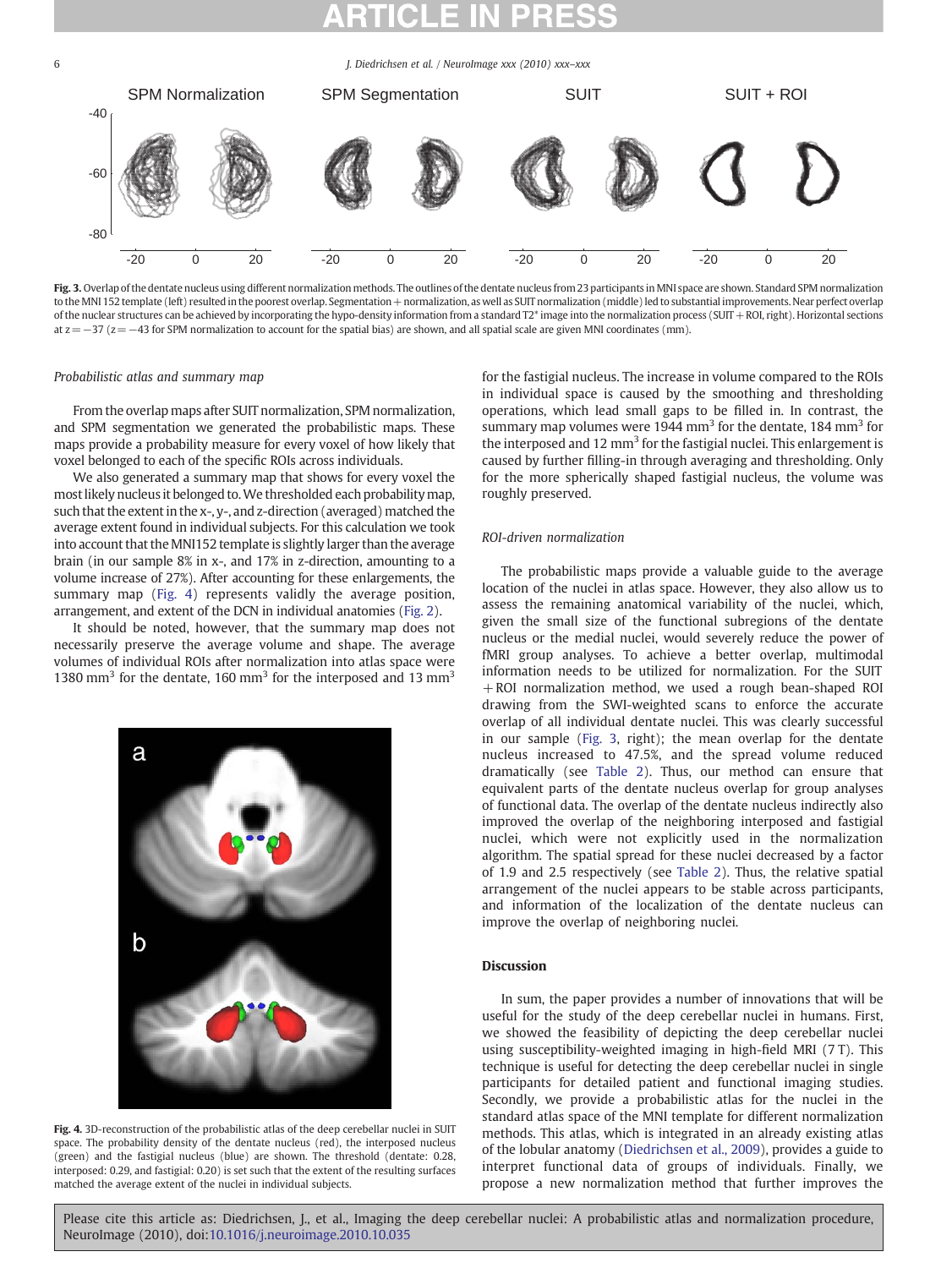overlap of the dentate nucleus and that can be applied to functional imaging data without further image acquisition.

### Visualizing deep cerebellar nuclei using susceptibility-weighted imaging

Here we show the feasibility of using high-field (7 T) MRI to visualize the deep cerebellar nuclei in humans in the submillimeter range. Advantages compared to our previous studies using 1.5 T MRI [\(Dimitrova et al., 2002; Dimitrova et al., 2006b\)](#page-7-0) were manifold.

First, spatial resolution was improved nearly by a factor of 12 (0.5 mm isotropic voxel size compared to  $1.15 \times 0.86 \times 1.5$  mm<sup>3</sup>). Second, good quality images were obtained with no need of averaging. Third, different cerebellar nuclei were reliably visible even in young (18–30 years) subjects. Because the iron content increases with age, we often failed to see the nuclei in younger subjects at 1.5 T [\(Maschke et al.,](#page-7-0) [2004](#page-7-0)).

Using the SWI sequence, we could visualize the corrugated walls of the dentate nucleus and the localization of the hilus [\(Fig. 1](#page-2-0)). The walls of the dentate nucleus, however, were not always continuous, especially in the most dorsal parts. This may be caused by differences in local iron contribution. Iron staining has been reported to be stronger in the ventrolateral, macrogyric parts than in the dorsomedial, microgyric parts of the dentate nucleus [\(Gans, 1924; Guizzetti, 1915; Jakob, 1928](#page-7-0)). Despite these limitations, the extent of the dentate nucleus matched well with that reported in previous literature [\(Blinkov and Glezer, 1968;](#page-7-0) [Heimburger and Whitlock, 1965; Jakob, 1928; Jansen and Brodal, 1958;](#page-7-0) [Kozlova, 1984\)](#page-7-0). Thus, we are fairly confident that the SWI was able to reveal the main parts of the dentate nucleus in most participants.

In contrast to the well-matching spatial extent, the volumes of the dentate ROIs were nearly twice the size of those reported in the histological literature. Here, mean volumes of roughly 155 mm<sup>3</sup> for a single dentate nucleus are commonly reported ([Höpker, 1951](#page-7-0)). Although shrinkage artifacts may lead to underestimation of the volumes in the living brain [\(Angevine et al., 1961](#page-7-0)), the main reason for this difference lies most likely in the spatial resolution of MRI and the resulting partial volume effects. The thickness of a single cell layer of the dentate nucleus varies between 0.3 mm and 0.5 mm ([Jansen and](#page-7-0) [Brodal, 1958\)](#page-7-0). In order to show single cell layers, an isotropic voxel size of 0.25 mm would therefore be required. However, our isotropic resolution of 0.5 mm already constitutes a step forward compared to previous studies, which used roughly 1 mm resolution data [\(Deoni](#page-7-0) [and Catani, 2007; Dimitrova et al., 2002\)](#page-7-0). These studies reported average dentate volumes of 840  $mm<sup>3</sup>$  ([Dimitrova et al., 2002](#page-7-0)) and 900 mm<sup>3</sup> ([Deoni and Catani, 2007\)](#page-7-0), about five times the size suggested by histological estimates. In sum, our results indicate that volume estimates of the dentate nucleus from MRI studies need to be treated with caution, as such estimates will depend on the spatial resolution, the local iron content, and the technique employed to determine the ROI boundary.

Despite good accuracy in estimating the extent of the dentate nucleus, the use of SWI to visualize the deep cerebellar nucleus has certain limitations. For example we were unable to subdivide the emboliform and globose nuclei with certainty in most cases. Furthermore, the comparison with histological data indicates that we have underestimated the medial–lateral extent of the fastigial nucleus in most participants. The smaller size of these nuclei compared to the dentate nucleus makes MRI investigations challenging. More importantly, the iron concentration in these nuclei is not as high as in the ventral dentate [\(Jakob, 1928](#page-7-0)). However, this is the first time that we have been able to determine the location of the smaller cerebellar nuclei in a group of participants. To date, this has been only achieved using averages of a number of MRI scans of a single individual [\(Deoni](#page-7-0) [and Catani, 2007; Dimitrova et al., 2002](#page-7-0)).

These developments will allow us to use the SWI sequence to determine in individual patients whether focal cerebellar lesions encompass the dentate nucleus, or the smaller interposed and fastigial nuclei. Because the nuclei constitute the only output of the cerebellar cortex, a small lesion in the nucleus may result in similar deficits as a much larger lesion in the cerebellar cortex. Therefore, it is very important for lesion-symptom mapping [\(Timmann et al., 2008](#page-8-0)), to be able to estimate the exact involvement of the nuclei.

Possible alternatives to the SWI methods employed here, are magnetization transfer [\(Helms et al., 2009](#page-7-0)) or proton density imaging [\(Deoni and Catani, 2007](#page-7-0)) techniques. The authors of the latter paper could determine the dentate nucleus at 3 T reliably on a group of 10 participants, and were also able to visualize the medial cerebellar nuclei in one individual after taking an average of 4 scans with an isotropic 0.7 mm resolution (total scan time 40 min). While a detailed comparison of different methods is beyond the scope of this paper, it would be interesting to determine which of the methods is best suited and most economical for high-field imaging.

### Probabilistic atlas of the DCN

We summarized our results in a probabilistic atlas of the DCN. Because such atlases are dependent on the atlas template and normalization method, we generated these maps for SUIT normalization and the SPM segmentation and normalization algorithm. The latter provides very similar maps to those obtained with nonlinear alignment in FSL (FNIRT, [Andersson et al., 2008\)](#page-7-0). We have integrated the maps for the DCN with an existing probabilistic atlas for the human cerebellum, which contains 28 ROI for the different gray matter compartments [\(Diedrichsen et al., 2009](#page-7-0)). The atlas is made freely available [\(http://](http://www.icn.ucl.ac.uk/motorcontrol/imaging/propatlas.htm) [www.icn.ucl.ac.uk/motorcontrol/imaging/propatlas.htm](http://www.icn.ucl.ac.uk/motorcontrol/imaging/propatlas.htm)) and can be viewed with FSL view ([Smith et al., 2004\)](#page-8-0), MriCroN [\(Rorden, 2007](#page-8-0)), and is also integrated into the SUIT toolbox for SPM. Although the data for the deep cerebellar nuclei comes from a separate set of participants than the data for the cerebellar lobules, we took great care that the normalization methods were comparable.

While the probabilistic maps for SPM segmentation/FNIRT normalization show slightly lower probabilities than for SUIT normalization, the atlases allow for each specific normalization method valid inferences about the likely origin of activity observed in fMRI group analyses.

The summary maps ([Fig. 4](#page-5-0)), which show which structure a voxel most likely belonged to, can further be used to define region of interests for group analyses. The user, however, should keep in mind that this map is a thresholded probabilistic map. While location and overall extent of the structures in this summary map veridically reflect the average of the studied population, the shape and hence the volume of these structures are not necessarily representative. Thus, for detailed analysis this summary map should not be used as a substitute for ROIs based on the actual anatomy.

# Group normalization for functional imaging of the DCN

The probabilistic maps also give us a measure of the remaining anatomical variability after spatial normalization. Using the best nonlinear normalization techniques currently available, the center of mass of each nucleus varied with a standard deviation of  $\sim$  1.3–1.5 mm in each spatial direction. Because the deep cerebellar nuclei have a small volume, the average voxel in a group analysis within the dentate nucleus only reflects dentate activity in 1/3 of the participants, and 2/3 of the participants contributing activity from outside the dentate nucleus. This is especially problematic because the signal intensity on the EPI images – and therefore also the variability of the activation estimates – is substantially higher outside than inside the dentate nucleus. To make matters worse, motor and cognitive processes are likely to activate different subregions of the dentate nucleus ([Dum](#page-7-0) [and Strick, 2003](#page-7-0)). Thus, to interpret functional activation in a group fMRI study, normalization methods need not only to superimpose the DCN, but also to superimpose different compartments of these nuclei.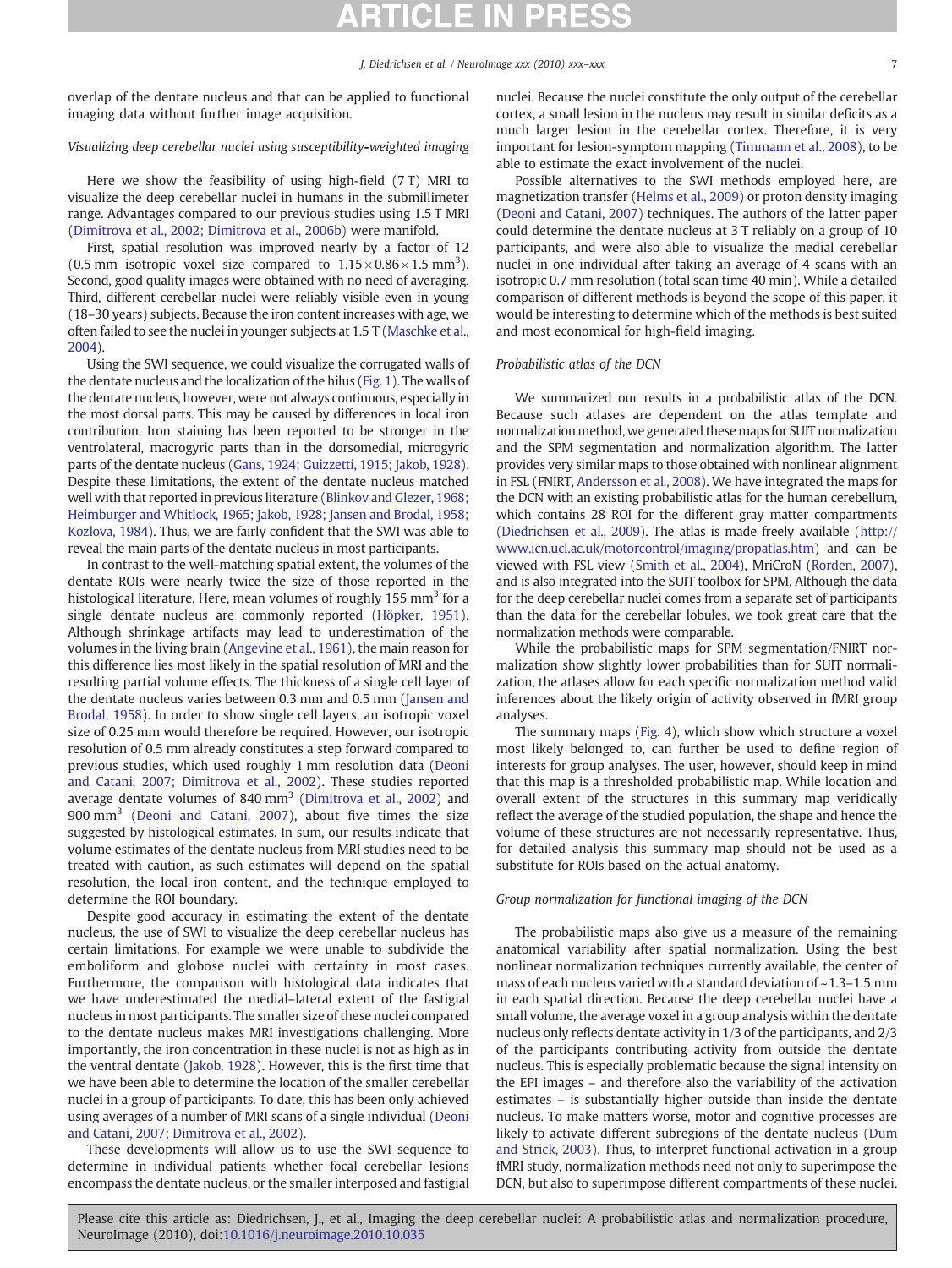<span id="page-7-0"></span>

To improve the statistical power of the analysis of dentate activity, we have proposed here to draw a ROI that captures the bean-shaped hypo-intensity that indicates the location of the dentate and parts of the neighboring interposed nuclei. This can be done on a high-resolution T2\*- or susceptibility-weighted image, or simply on the mean EPI image. While the EPI images provide a less clear picture of the dentate, the latter method has the advantage that possible image distortions are taken into account in the definition of the ROI.

One could now perform a standard ROI analysis across participants by averaging the activity across the whole ROI. While this technique would be adequate for information from fastigial and interposed nuclei, we would lose important spatial information within the dentate nucleus. Rather, we used here the ROI information in combination with the T1-weighted scan to superimpose both the dentate nuclei and the rest of the cerebellar structures. The combined normalization is performed in one automatic normalization step. Our results show that this technique indeed leads to a near perfect overlap of the dentate nuclei and also improves the overlap of interposed and fastigial nuclei, despite the fact that these were not part of the ROI which drove the normalization. The method combines the spatial specificity of ROI analyses and the information richness of map-wise approaches (for a debate between these two approaches see: Friston et al., 2006; Saxe et al., 2006).

While we yet have to compare this new normalization technique systematically using real functional data against other techniques, we believe that the small amount of extra work is justified by the gain in spatial specificity. Except the drawing of the ROIs, the normalization method is fully automatic and the Matlab code available as part of the SUIT toolbox for SPM [\(http://www.icn.ucl.ac.uk/motorcontrol/imaging/](http://www.icn.ucl.ac.uk/motorcontrol/imaging/suit.htm) [suit.htm](http://www.icn.ucl.ac.uk/motorcontrol/imaging/suit.htm)).

Although the influence of different factors in such an analysis has not been fully explored, based on our current experience we would recommend the following analysis pipeline for the study of dentate activity: the within-subject 1st level analysis should be carried out in realigned, but otherwise unsmoothed and unnormalized fMRI time series data. Smoothing would be harmful at this point, as the T2\* signal surrounding the DCN is much higher than in the DCN itself. After drawing of the ROIs, one would then mask the coefficient-images from each participant with the dentate ROI. The masking prevents that signal within the dentate nucleus is averaged through smoothing with the noisier signal from surrounding regions. The images are then normalized to the SUIT template and the dentate template to bring them into the atlas space. We recommend the use of a minimal smoothing kernel that matches the size of the functional units in the dentate nucleus (2– 3 mm FWHM). For inference on the group level, a correction for multiple tests needs to be performed. Because of the small volume and the lack of spatial smoothness, the application of random-field theory (Friston et al., 1994; Worsley et al., 1996) would not be valid. We therefore recommend permutation methods ([Nichols](#page-8-0) [and Hayasaka, 2003; Nichols and Holmes, 2002\)](#page-8-0), taking advantage of their minimal assumptions and robustness. Using these techniques, functional imaging of the deep cerebellar nuclei in humans should become more sensitive, without sacrificing specificity. While the techniques described here were developed for the imaging of the DCN, the same methods are applicable for functional imaging of any nuclear structure that can be visualized using MRI.

# Acknowledgments

The work was supported by a grant from the National Science Foundation (BSC 0726685) to JD, and a grant from the German Research Foundation to DT, MEL and ERG (TI 239/9-1). We thank Marc Guitart Masip for helpful comments.

# References

- Andersson, J.L., Smith, S.M., Jenkinson, M., 2008. FNIRT FMRIB's non-linear image registration tool. Organ. Hum. Brain Mapp.
- Angevine, J.B., Mancall, E.L., Yakovlev, P.I., 1961. The human cerebellum. An atlas of Gross Topography in Serial Sections. Little, Brown and Company, Boston.
- Aoki, S., Okada, Y., Nishimura, K., Barkovich, A.J., Kjos, B.O., Brasch, R.C., Norman, D., 1989. Normal deposition of brain iron in childhood and adolescence: MR imaging at 1.5 T. Radiology 172, 381–385.
- Ashburner, J., Friston, K.J., 2005. Unified segmentation. Neuroimage 26, 839–851.
- Blinkov, S., Glezer, I., 1968. The human brain in figures and tables. A Quantitative Handbook. Plenum, New York.
- Chan-Palay, V., 1977. Cerebellar dentate nucleus. Organization, Cytology, and Transmitters. Springer Verlag, Berlin.
- Dejerine, J., 1901. Anatomie des Centres Nerveux. II. J. Rueff, Paris.
- Deoni, S.C., Catani, M., 2007. Visualization of the deep cerebellar nuclei using quantitative T1 and rho magnetic resonance imaging at 3 Tesla. Neuroimage 37, 1260–1266.
- Diedrichsen, J., 2006. A spatially unbiased atlas template of the human cerebellum. Neuroimage 33, 127–138.
- Diedrichsen, J., Balsters, J.H., Flavell, J., Cussans, E., Ramnani, N., 2009. A probabilistic MR atlas of the human cerebellum. Neuroimage 46, 39–46.
- Diedrichsen, J., Shadmehr, R., 2005. Detecting and adjusting for artifacts in fMRI time series data. Neuroimage 27, 624–634.
- Dimitrova, A., de Greiff, A., Schoch, B., Gerwig, M., Frings, M., Gizewski, E.R., Timmann, D., 2006a. Activation of cerebellar nuclei comparing finger, foot and tongue movements as revealed by fMRI. Brain Res. Bull. 71, 233–241.
- Dimitrova, A., Weber, J., Redies, C., Kindsvater, K., Maschke, M., Kolb, F.P., Forsting, M., Diener, H.C., Timmann, D., 2002. MRI atlas of the human cerebellar nuclei. Neuroimage 17, 240–255.
- Dimitrova, A., Zeljko, D., Schwarze, F., Maschke, M., Gerwig, M., Frings, M., Beck, A., Aurich, V., Forsting, M., Timmann, D., 2006b. Probabilistic 3D MRI atlas of the human cerebellar dentate/interposed nuclei. Neuroimage 30, 12–25.
- Dum, R.P., Strick, P.L., 2003. An unfolded map of the cerebellar dentate nucleus and its projections to the cerebral cortex. J. Neurophysiol. 89, 634–639.
- Duvernoy, H.M., 1995. The human brain stem and cerebellum. Surface, Structure, Vascularization, and Three-dimensional Sectional Anatomy with MRI. Springer-Verlag, Wien.
- Friston, K., Holmes, A.P., Ashburner, J., 1999. Statistical parameter mapping (SPM).
- Friston, K.J., Rotshtein, P., Geng, J.J., Sterzer, P., Henson, R.N., 2006. A critique of functional localisers. Neuroimage 30, 1077–1087.
- Friston, K.J., Worsley, K.J., Frackowiak, R.S.J., Mazziotta, J.C., Evans, A.C., 1994. Assessing the significance of focal activations using their spatial extent. Hum. Brain Mapp. 1, 214–220.
- Gans, A., 1924. Beitrag zur Kenntnis des Aufbaus des Nucleus dentatus aus zwei Teilen, namentlich auf Grund von Untersuchungen der Eisenreaktion. Z. ges. Neurol. Psychiatr. 93, 750–755.
- Gizewski, E.R., de Greiff, A., Maderwald, S., Timmann, D., Forsting, M., Ladd, M.E., 2007. fMRI at 7 T: whole-brain coverage and signal advantages even infratentorially? Neuroimage 37, 761–768.
- Guizzetti, P., 1915. Principali risultati dell'applicazione grossolona a fresco delle reazioni istochimiche del ferro sul sistema nervoso centrale dell'uomo e di alcuni mammiferi domestici. Riv. di patologia nervosa e mentale 20.
- Haacke, E.M., Mittal, S., Wu, Z., Neelavalli, J., Cheng, Y.C., 2009. Susceptibility-weighted imaging: technical aspects and clinical applications, part 1. AJNR Am. J. Neuroradiol. 30, 19–30.
- Haacke, E.M., Xu, Y., Cheng, Y.C., Reichenbach, J.R., 2004. Susceptibility weighted imaging (SWI). Magn. Reson. Med. 52, 612–618.
- Habas, C., 2009. Functional imaging of the deep cerebellar nuclei: a review. Cerebellum 9, 22–28.
- Heimburger, R.F., Whitlock, C.C., 1965. Stereotaxic destruction of the human dentate nucleus. Confin. Neurol. 1965, 346–358.
- Helms, G., Draganski, B., Frackowiak, R., Ashburner, J., Weiskopf, N., 2009. Improved segmentation of deep brain grey matter structures using magnetization transfer (MT) parameter maps. Neuroimage 47, 194–198.
- Höpker, W., 1951. Das altern des nucleus dentatus. Z. Altersforschung 5, 256–277.
- Jakob, A., 1928. Das Kleinhirn. Möllendorfs Handbuch der mikroskopischen Anatomie des Menschen. Springer Verlag, Berlin, pp. 674–916.
- Jansen, J., Brodal, A., 1958. Das Kleinhirn. In: Möllendorff, W.V., Bargmann, W. (Eds.), Handbuch der mikroskopischen Anatomie des Menschen. Springer Verlag, Berlin Göttingen Heidelberg, pp. 1–323.
- Kim, S.G., Ugurbil, K., Strick, P.L., 1994. Activation of a cerebellar output nucleus during cognitive processing. Science 265, 949–951.
- Kozlova, G.P., 1984. Individual anatomical variations in cerebellar nuclei. Neurosci. Behav. Physiol. 14, 63–67.
- Küper, M., Dimitrova, A., Maderwald, S., Elles, H.G., Gizewski, E.R., Diedrichsen, J., Timmann, D., under review. Evidence for a motor and a non-motor domain in the human dentate nucleus — an fMRI study.
- Larsell, O., Jansen, J., 1972. The comparative anatomy and histology of the cerebellum. The Human Cerebellum, Cerebellar Connections and Cerebellar Cortex. The University of Minnesota Press, Minneapolis.
- Maschke, M., Weber, J., Dimitrova, A., Bonnet, U., Bohrenkamper, J., Sturm, S., Kindsvater, K., Muller, B.W., Gastpar, M., Diener, H.C., Forsting, M., Timmann, D., 2004. Age-related changes of the dentate nuclei in normal adults as revealed by 3D fast low angle shot (FLASH) echo sequence magnetic resonance imaging. J. Neurol. 251, 740–746.
- Middleton, F.A., Strick, P.L., 1997. Cerebellar output channels. In: Schahmann, J.D. (Ed.), The Cerebellum and Cognition. Academic Press, San Diego, CA, pp. 31–60.